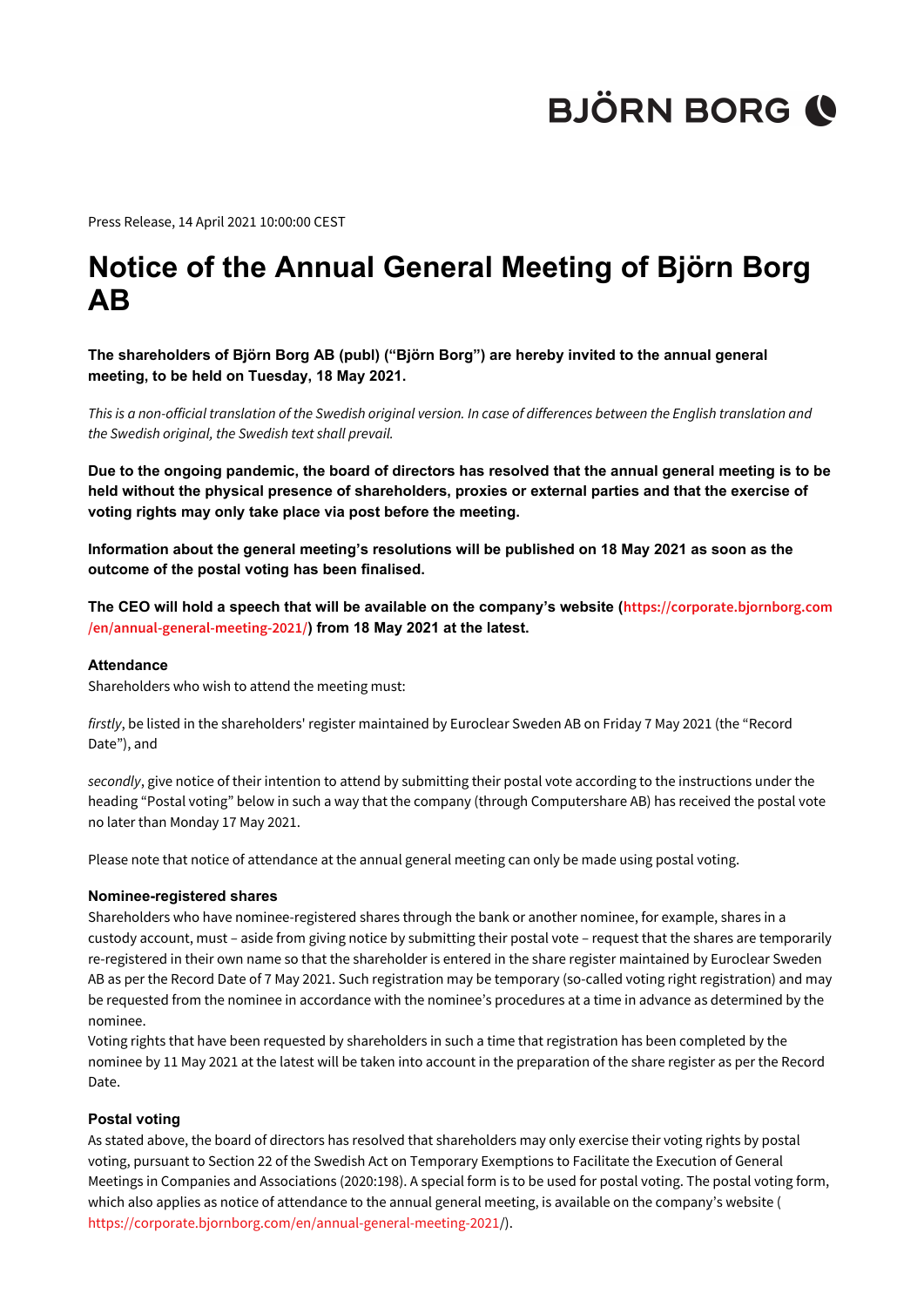Completed and signed postal voting forms may be sent to by mail to Computershare AB "Björn Borg Annual General Meeting", Box 5267, SE-102 46 Stockholm, Sweden or by e-mail to info@computershare.se. Completed forms must have been received by the company through Computershare AB not later than Monday 17 May 2021. Shareholders who are natural persons can also cast their postal vote electronically by verifying their identity using BankID on the company's website [\(https://corporate.bjornborg.com/en/annual-general-meeting-2021/](https://corporate.bjornborg.com/en/annual-general-meeting-2021/)) not later than 17 May 2021.

Shareholders may not submit additional instructions other than by selecting one of the alternatives provided on the form. If the shareholder has included special instructions or terms on the form, or altered or made additions to the printed text, the postal vote will be rendered invalid. Further information and conditions can be found on the postal voting form.

### **Powers of attorney etc.**

If the shareholder is postal voting through a proxy, a written and dated power of attorney signed by the shareholder must be attached to the postal voting form. A template proxy form is available on the company's website ([https://corporate.](https://corporate.bjornborg.com/en/annual-general-meeting-2021/) [bjornborg.com/en/annual-general-meeting-2021/](https://corporate.bjornborg.com/en/annual-general-meeting-2021/)).

If the shareholder is a legal entity, a registration certification or an equivalent authorization document must be submitted along with the postal voting form.

### **Proposed agenda**

- 1. Election of the chairman of the meeting
- 2. Election of one or two persons to check the minutes
- 3. Preparation and approval of the voting list
- 4. Determination of whether the meeting has been duly convened
- 5. Approval of the agenda
- 6. Presentation of the annual report and the auditor's report, and the consolidated financial statements and the
- consolidated audit report as well as the auditor's report on the guidelines for remuneration to the executive management 7. Resolution on

a) adoption of the income statement and balance sheet, and of the consolidated income statement and the consolidated balance sheet

- b) disposition of the company's profits in accordance with the approved balance sheet
- c) discharge from personal liability of the directors and the managing director
- 8. Resolution on the number of directors
- 9. Resolution on the remuneration to be paid to the chairman of the board of directors and to the other directors
- 10. Election of directors and chairman of the board of directors
- 11. Election of auditor and resolution on the remuneration to be paid to the auditor
- 12. The proposal by the board of directors regarding a share split and automatic share redemption program, including a) share split 2:1,
- b) reduction of the share capital through redemption of shares, and
- c) increase of the share capital through a bonus issue without issuance of new shares
- 13. The proposal by the board of directors to authorize the board of directors to resolve on new issues of shares, warrants and/or convertibles
- 14. The proposal by the board of directors to amend the articles of association
- 15. Presentation and approval of the remuneration report
- 16. The nomination committee's proposal regarding the nomination committee instruction

### **Proposals**

*Item 1 - Election of the chairman of the meeting*

The nomination committee has proposed the lawyer Magnus Lindstedt, or in his absence the individual that the nomination committee designates, shall be elected as chairman of the annual general meeting.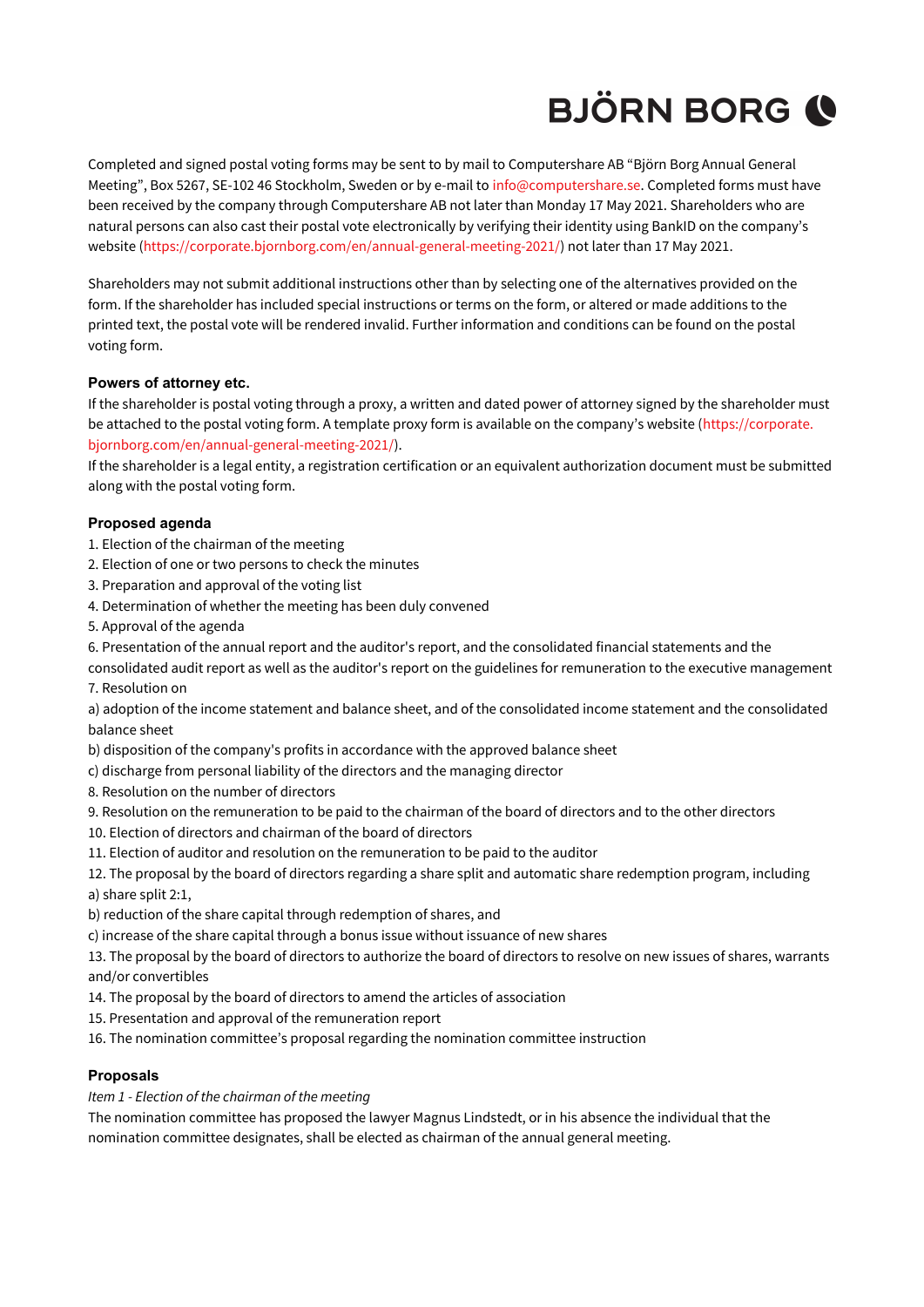### *Item 2 - Election of one or two persons to check the minutes*

The board of directors proposes Veronica Sandman and Vilhelm Schottenius, or, if they are absent, the person(s) designated by the board of directors, as the persons to verify the minutes. The assignment to verify the minutes must, in addition to signing the minutes of the annual general meeting alongside the chairman of the meeting, also include verifying the voting list and ensuring that received postal votes are correctly reflected in the annual general meeting minutes.

### *Item 3 - Preparation and approval of the voting list*

The voting list that is proposed for resolution is the voting list that has been prepared by Computershare AB on behalf of the company, based on the shareholders' register and received postal votes, verified, approved and recommended by the persons chosen to verify the minutes.

### *Item 7 b – Resolution on disposition of the company's profits in accordance with the approved balance sheet*

The board of directors proposes that no dividend shall be paid for the financial year 2020. The total unappropriated earnings at the disposal of the annual general meeting amount to SEK 124,111,690. The board of directors has proposed a share redemption program instead of dividend, whereby the shareholders will receive a total amount of SEK 37,722,576 in accordance with item 12 on the agenda, which will result in SEK 86,389,114 being carried forward.

### *Item 8-10 – Resolution on the number of directors; resolution on the remuneration to be paid to the chairman of the board of directors and the other directors; and election of directors and chairman of the board*

The nomination committee has proposed that the number of directors shall be six. The nomination committee proposes to re-elect Heiner Olbrich, Alessandra Cama, Anette Klintfält, Fredrik Lövstedt, and Mats H Nilsson, and to elect Jens Høgsted as new director. The nomination committee has further proposed that Heiner Olbrich is re-elected as chairman of the board. The nomination committee has further proposed that the remuneration to the board of directors shall be unchanged in comparison with the nomination committee's proposal to the annual general meeting 2020 (which however did not become the decision of the annual general meeting, as the decision was based on all board members waiving 30 percent of the proposed remuneration due to Covid19). Hence, the nomination committee proposes that the chairman of the board of directors shall receive SEK 420,000 and the other directors SEK 180,000 each. Also, for committee work, correspondingly unchanged fees are proposed, with SEK 16,000 to each of the members of the remuneration committee, and SEK 27,000 to the chairman of the remuneration committee, and with SEK 55,000 to each of the members of the audit committee and SEK 80,000 to the chairman of the audit committee. The total remuneration to the board of directors according to the proposal, including for committee work and assuming unchanged committee representation, amounts to SEK 1,553,000 (last year the total remuneration amounted to SEK 961,100 then distributed on five directors and including the directors' voluntary temporary reduction of 30 percent). The nomination committee's reasoned statement regarding the proposed board of directors, and information about the proposed directors, can be found on the company's website.

#### *Item 11 – Election of auditor and resolution on the remuneration to be paid to the auditor*

The nomination committee has proposed, in accordance with the recommendation from the audit committee, the election of the registered public accounting firm BDO Mälardalen AB for the period until the end of the next annual general meeting. BDO Mälardalen AB will, if elected, appoint Johan Pharmanson to be the auditor in charge. The nomination committee has further proposed that fair remuneration to the auditors shall be paid on approved accounts.

*Item 12 - The proposal by the board of directors regarding share split and automatic share redemption program, including (a) share split 2:1, (b) reduction of the share capital through redemption of shares, and (c) increase of the share capital through a bonus issue without the issuance of new shares*

The board of directors proposes that the annual general meeting resolves on a so-called automatic share redemption program, encompassing a distribution to the shareholders of a total of SEK 1.50 per existing share according to items 12 (a) - 12 (c) below. The resolutions of the annual general meeting according to items 12 (a) - 12 (c) shall be taken together as one resolution.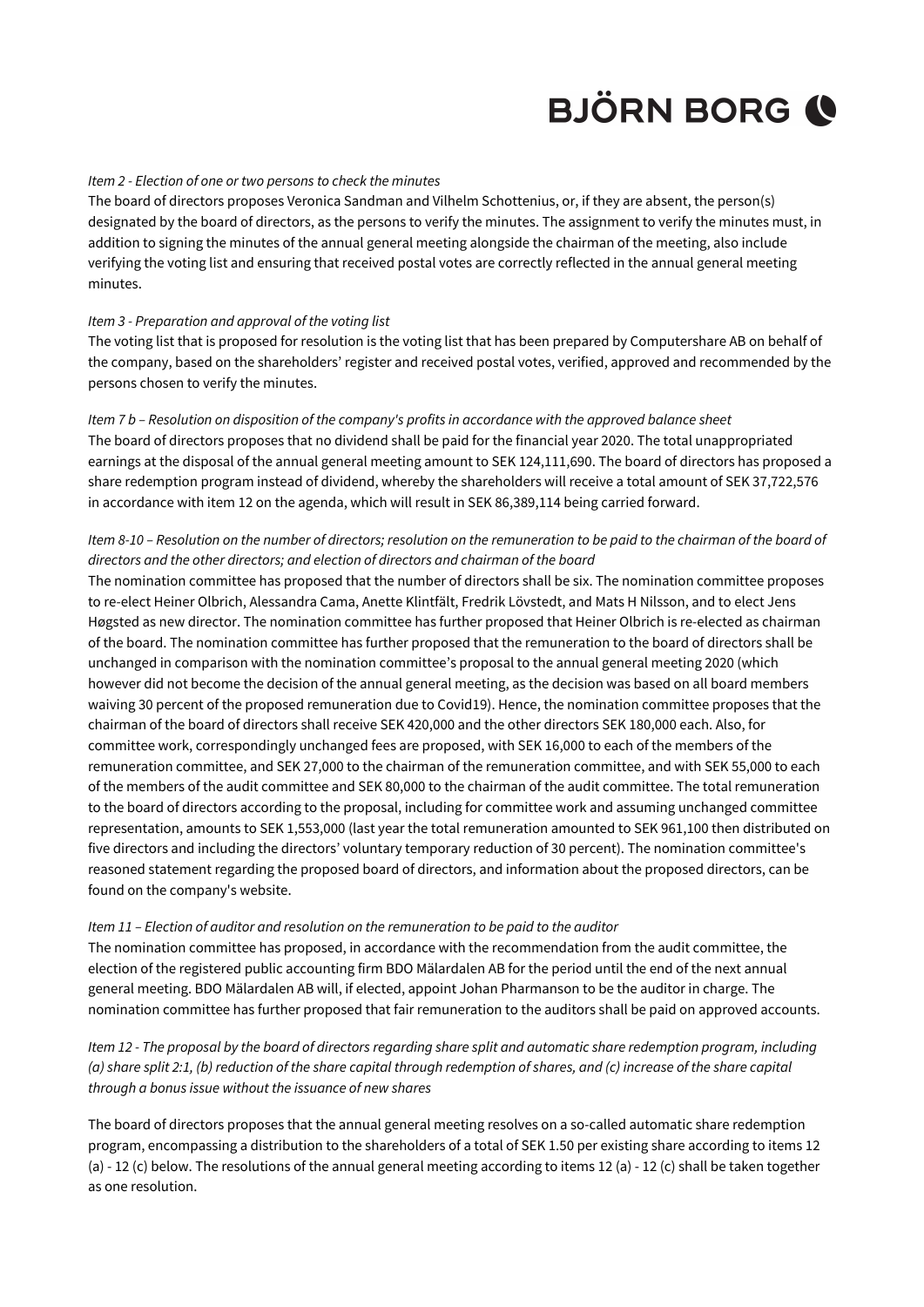(a) Resolution on share split 2:1: The board of directors proposes that the annual general meeting resolves on a share split, whereby one (1) existing share in the company is split into two (2) shares, of which one will be a so-called redemption share. The board of directors proposes that the board of directors is authorized to set the record date for the share split, which at the time of the notice is estimated to be 28 May 2021. Based on the estimated record date for the share split, the last trading day for the Björn Borg share including the right to receive redemption shares will be 26 May 2021 and the first trading day for the Björn Borg share excluding the right to receive redemption shares will be 27 May 2021.

(b) Resolution on reduction of the share capital through redemption of shares: The board of directors proposes that the annual general meeting resolves that the share capital shall be reduced for repayment to the shareholders by SEK 3,929,435 through the redemption of 25,148,384 shares. The shares so redeemed shall be those shares that are referred to as redemption shares after the share split described above. A payment of SEK 1.50 shall be made for each redemption share (of which approximately SEK 1.34 exceeds the quota value of the share). The total redemption amount will be SEK 37,722,576. The board of directors proposes that trading in redemption shares shall take place from 1 June 2021 up to and including 14 June 2021, based on the above-mentioned estimated record date for the share split. The board of directors further proposes that the board of directors is authorized to set the record date for the right to receive the redemption amount, which at the time of the notice is estimated to be 16 June 2021. Payment of the redemption amount is estimated to be made by Euroclear Sweden AB on 21 June 2021. The company's share capital will, after the execution of the reduction of the share capital, amount to SEK 3,929,435 divided into 25,148,384 shares, each with a quota value of SEK 0.15625. Except for the reduction of the share capital, the company's restricted equity will not be affected. Statements and reports from the board of directors and the auditor will be provided and presented at the annual general meeting as stated below.

(c) Resolution on the increase of the share capital through a bonus issue without the issuance of new shares: In order to achieve a time-efficient redemption procedure, without having to obtain permission from the Swedish Companies Registration Office (Sw. Bolagsverket) or a court, the board of directors proposes that the annual general meeting resolves to, through a bonus issue, restore the company's share capital to its original level, SEK 7,858,870 by increasing the company's share capital with SEK 3,929,435 through a transfer from the company's unrestricted equity to the company's share capital. No new shares will be issued in connection with the share capital increase. The quota value of the share will, after the bonus issue, amount to its original level, SEK 0.3125.

The board of directors further proposes that the board of directors, or other person appointed by the board of directors, shall be authorized to make such minor amendments in the resolutions of the annual general meeting in (a)-(c) that may be necessary in order to effect the registration with the Swedish Companies Registration Office.

### *Item 13 - The proposal by the board of directors to authorize the board of directors to resolve new issues of shares, warrants and/or convertibles*

The board of directors proposes that the annual general meeting authorizes the board of directors, until the next annual general meeting, on one or several occasions, with or without deviation from the shareholders' preferential rights, to resolve new issues of shares, warrants and/or convertibles. Resolutions that are passed under the authorization may not, in the aggregate, involve an increase of the share capital by more than SEK 390,625 (distributed on not more than 1,250,000 new shares). The authorization shall also include the right to resolve new issues where the shares are to be paid for with non-cash consideration or through set-off of a claim, or otherwise with terms and conditions pursuant to the Swedish Companies Act (2005:551) Chapter 13 Section 7, Chapter 14 Section 9, or Chapter 15 Section 9.

The reasons for deviating from the shareholders' preferential rights shall be to enable directed share issues for the purpose of acquisitions of companies or businesses, in whole or in part, alternatively for raising capital to be used for such acquisitions. The basis for the subscription price shall be the market price of the share.

The board of directors further proposes that the board of directors, or other person appointed by the board of directors, shall be authorized to make such minor amendments in the resolution of the annual general meeting that may be necessary in order to effect the registration with the Swedish Companies Registration Office.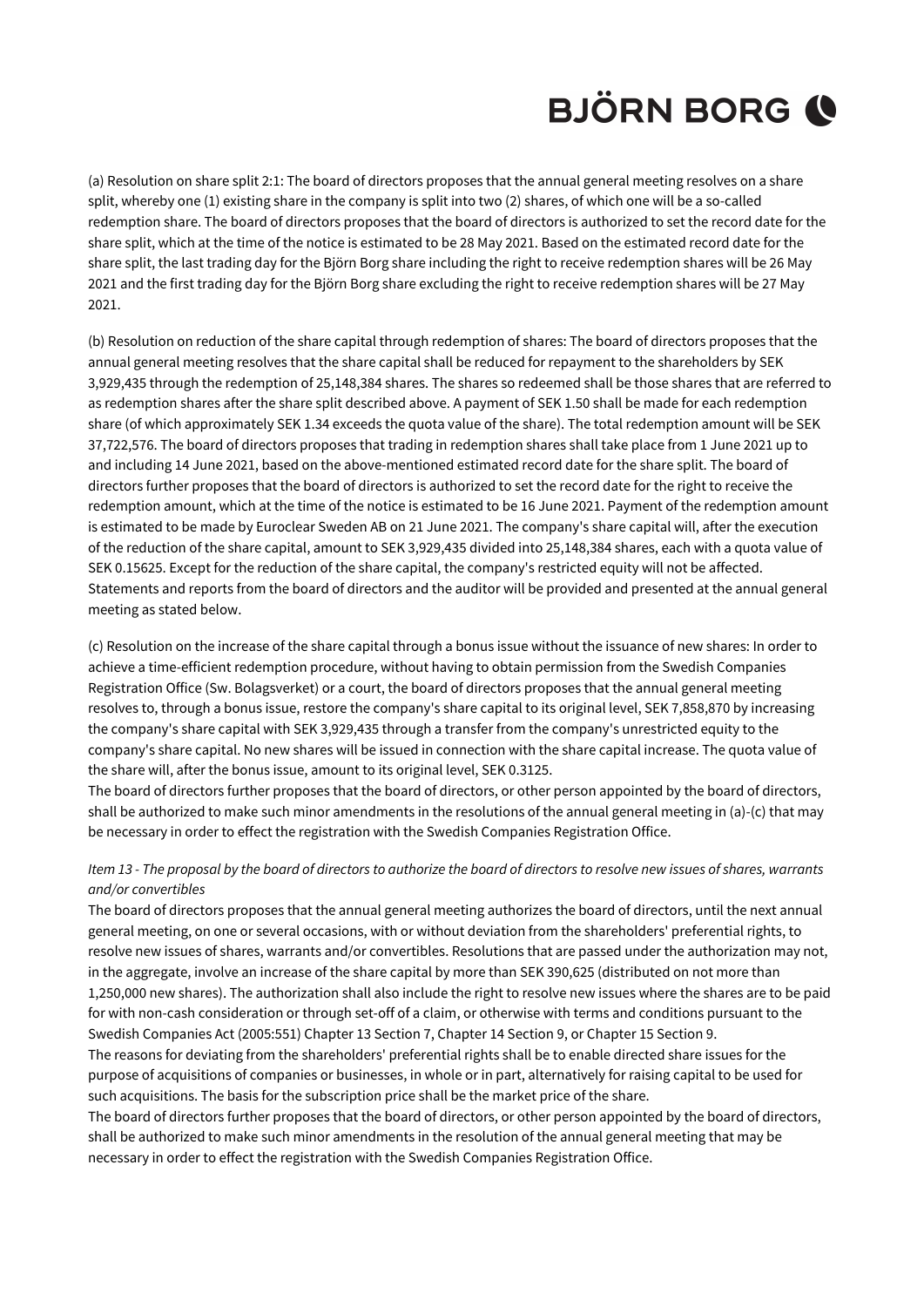### *Item 14 – The proposal by the board of directors to amend the articles of association*

In order to adapt § 1 of the articles of association to amended legislation, the board of directors proposes that the word "firm" shall be replaced by "company name" so that § 1 then reads:

#### *Company name*

*The company conducts its business under the company name Björn Borg AB. The company is public (publ).* In order to be able to use the Swedish Companies Act's opportunity to decide on postal voting and decide on attendance at general meetings for those who are not shareholders for future general meetings, the board of directors proposes that a new third and fourth paragraph, with the following wording, shall be added under § 9.

*The board of directors shall be entitled to decide that anyone who is not a shareholder in the company shall, under the terms determined by the board of directors, has the right to attend or otherwise follow the negotiations at a general meeting.*

*Prior to a general meeting, the board of directors may decide that the shareholders shall be able to exercise their voting rights in advance (postal voting) in accordance with the procedure specified in Chapter 7, Section 4a of the Swedish Companies Act (2005:551).*

In order to adapt the articles of association's so-called reconciliation reservation in § 12 to current legislation, the board of directors proposes that § 12 of the articles of association shall be given the following new wording:

*The shareholder or nominee who on the record date is entered in the share register and noted in a central securities depository register in accordance with Chapter 4 of the Swedish Central Securities Depositories and Financial Instruments Accounts Act (1998:1479) or the individual who is recorded in a central securities depository account according to Chapter 4, Section 18, first paragraph 6-8 of the said Act, shall be deemed to be competent to exercise the rights that follow from Chapter 4. Section 39 of the Swedish Companies Act (2005:551).*

The board of directors further proposes that the board of directors, or other person appointed by the board of directors, shall be authorized to make such minor amendments in the resolution of the annual general meeting that may be necessary in order to effect the registration with the Swedish Companies Registration Office.

### *Item 15 – Presentation and approval of the remuneration report*

The board of directors has prepared a remuneration report and proposes that the annual general meeting approves the report. The remuneration report is included in the documents pertaining to the annual general meeting that are provided prior to the annual general meeting as stated below.

#### *Item 16 - Proposal regarding the nomination committee instruction.*

The nomination committee of the company proposes that the representatives of the nomination committee shall be appointed through a procedure where the chairman of the board of directors contacts the four largest shareholders in terms of votes based on shareholders statistics from Euroclear Sweden AB as per 31 August each year and that such shareholders each appoint a person to, together with the chairman of the board of directors, constitute the nomination committee up until a new nomination committee has been appointed. If the chairman of the board, directly or through companies, would be one of the four aforementioned largest shareholders, the nomination committee shall be composed of four members only (the chairman and the three representatives appointed by the other three largest shareholders). If any of these shareholders elect to renounce its right to appoint a member, the right shall pass to the largest shareholder in turn. Should a representative resign from the nomination committee before its work is completed and provided that the nomination committee considers it necessary, a substitute shall be appointed by the same shareholder that has appointed the resigning representative, or, if this shareholder is no longer one of the four largest shareholders in terms of votes, by the new shareholder that has such shareholding. The nomination committee shall appoint one of its members as chairman. The composition of the nomination committee shall be made public on the company's website as soon as the nomination committee has been formed and no later than six months before the annual general meeting. In the event that the ownership structure is changed after the nomination committee has been composed such that one or several shareholders that have appointed a representative to the nomination committee is no longer in the group of the four largest shareholders in terms of votes, the composition of the nomination committee may be changed in accordance therewith if the nomination committee considers that so is necessary. The tasks of the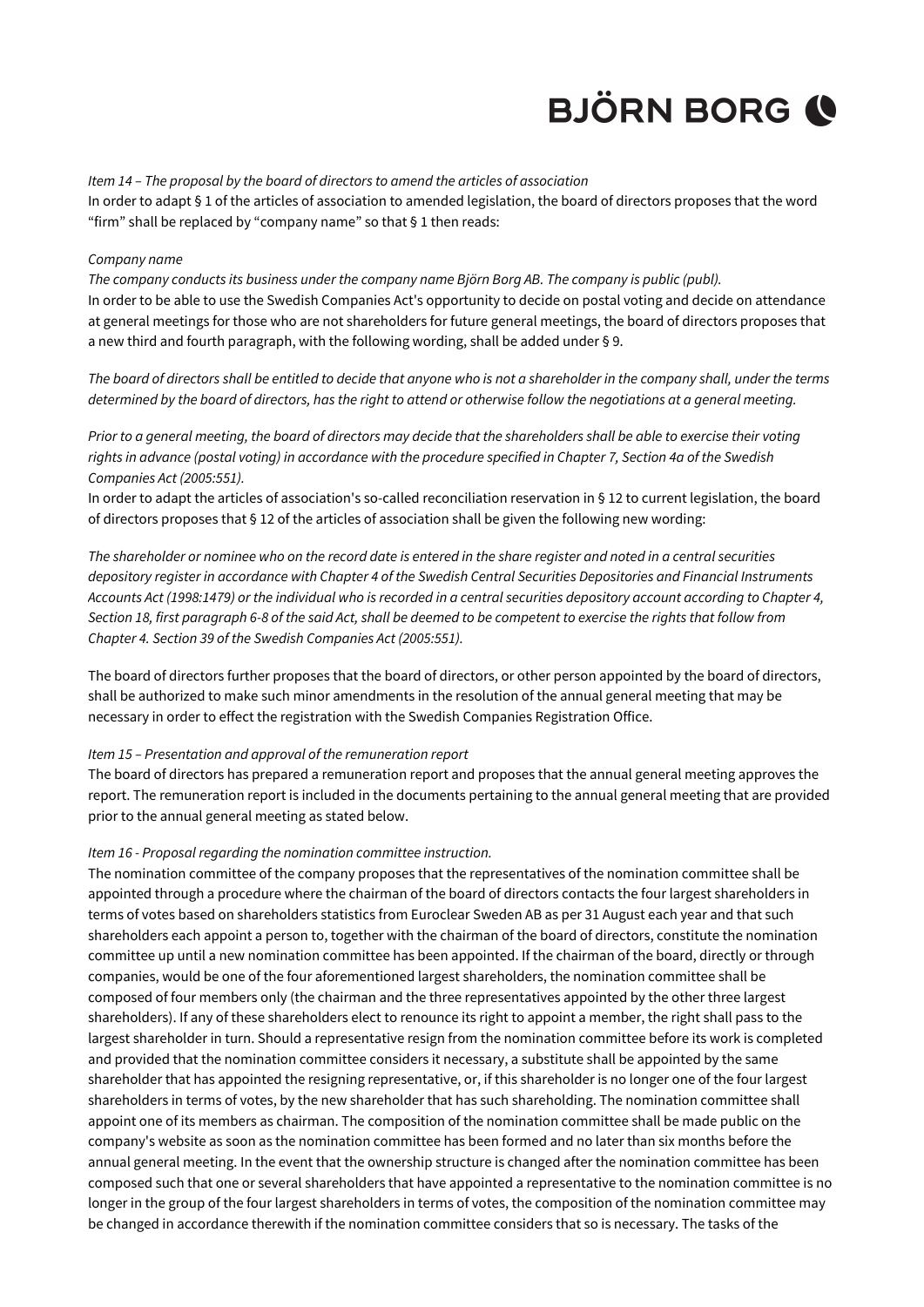nomination committee shall be to prepare, for the next shareholders' meeting, proposals in respect of a number of directors of the board, remuneration to the chairman of the board of directors and to the other directors of the board as well as to the auditors, remuneration, if any, for committee work, the composition of the board of directors, the chairman of the board of directors, resolution regarding the nomination committee, chairman at the annual general meeting and election of auditors. The company shall pay for reasonable costs that the nomination committee has considered to be necessary in order for the nomination committee to be able to complete its assignment. The nomination committee instructions shall apply until the annual general meeting decides otherwise.

### Specific majority requirements

The proposals under items 12, 13 and 14 are subject to the resolutions by the annual general meeting being supported by shareholders representing at least 2/3 of the votes cast as well as the number of shares represented at the meeting.

### Number of shares and votes

There are in the aggregate 25,148,384 shares outstanding in Björn Borg carrying one vote each; accordingly, there are 25,148,384 votes. The company owns no own shares.

### Right to receive information

The board of directors and the CEO must, if a shareholder so requests and the board of directors consider it possible without this resulting in material damage to the company, provide information concerning, firstly, conditions that could influence the assessment of an item on the agenda, secondly, conditions that could influence assessments of the financial condition of the company or subsidiaries and, thirdly, the company's relationship to other Group companies. Requests for such information are to be submitted in writing to the company no later than ten days prior to the annual general meeting, that is, no later than 8 May 2021, to Björn Borg AB, Frösundaviks allé 1, SE-169 70, Solna, Sweden (mark the envelope "Annual General Meeting 2021") or by e-mail to stamma@bjornborg.com. Information is provided by the company by being made available on the company's website and at the company no later than 13 May 2021. Information will also be sent to the shareholder who requested the information and provided an address.

### Processing of personal data

Björn Borg AB is the controller of the processing of personal data carried out in connection with the annual general meeting. For information on how personal data is processed, please see [https://www.euroclear.com/dam/ESw/Legal](https://www.euroclear.com/dam/ESw/Legal/Privacy-notice-bolagsstammor-engelska.pdf) [/Privacy-notice-bolagsstammor-engelska.pdf](https://www.euroclear.com/dam/ESw/Legal/Privacy-notice-bolagsstammor-engelska.pdf)

#### Available documents

The accounts, the auditor's report, the board of director's complete proposals for resolutions under item 12 and related statements and reports, including the auditors' statement and information brochure pursuant to which the redemption procedure will be described, the board of director's complete proposals for resolutions under item 13 and 14, the articles of association in its proposed new wording according to the board of director's proposal for resolutions under item 14, the auditor's report regarding whether the previous guidelines for remuneration to the executive management have been complied with, the board of directors proposal on remuneration report and other documents for the annual general meeting will be available at the company and at the company's website no later than as from 27 April 2021, and will also be distributed to shareholders that so request and provide their postal or e-mail address.

The documents stated above are presented at the annual general meeting by being made available on the company's website [\(https://corporate.bjornborg.com/en/annual-general-meeting-2021/](https://corporate.bjornborg.com/en/annual-general-meeting-2021)), which also includes information concerning the proposed members of the board of directors.

Stockholm, April 2021 Björn Borg AB (publ) Registration no: 556658-0683 Registered office: Stockholm The Board of Directors